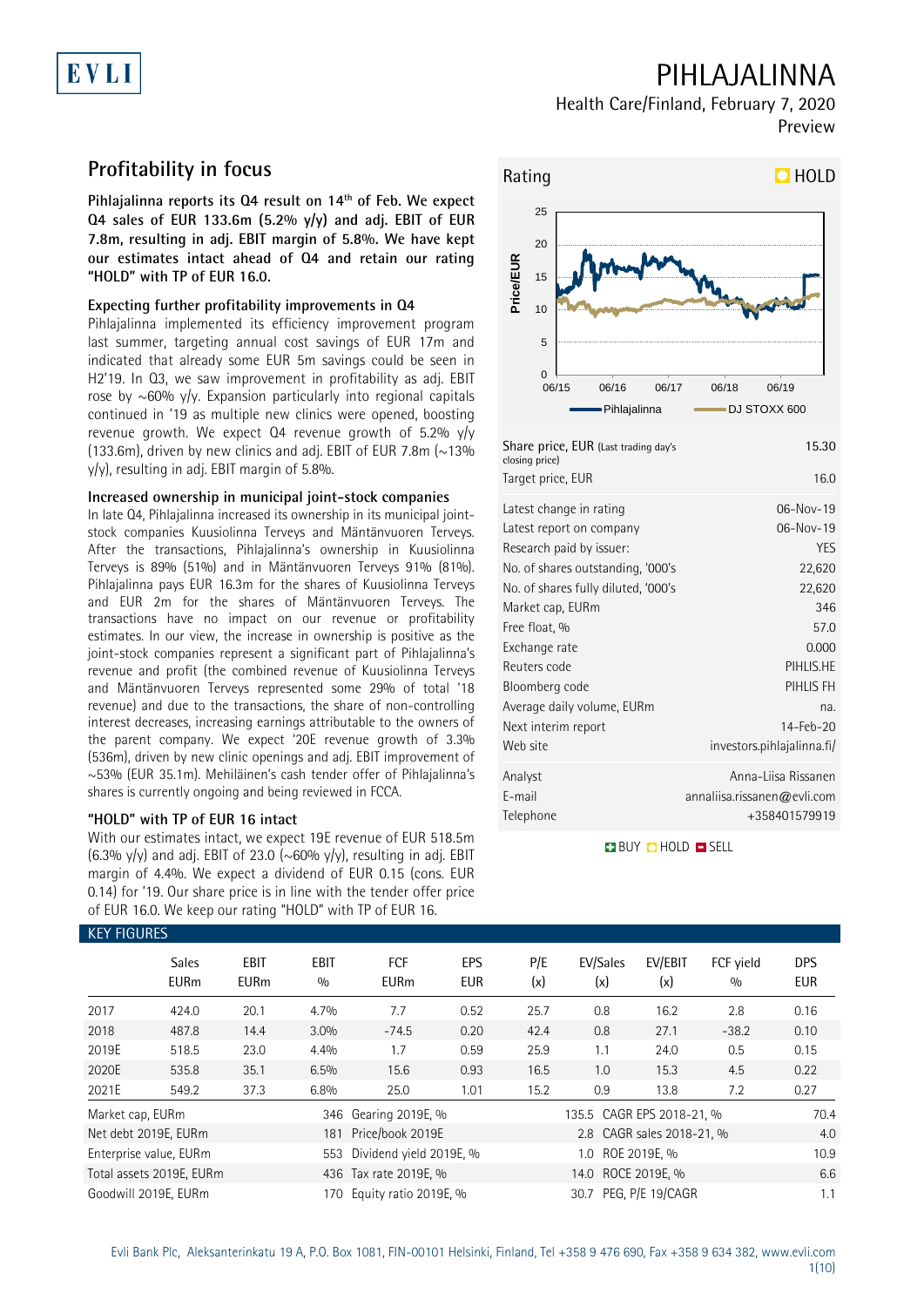Health Care/Finland, February 7, 2020 Preview

|                              |                          | <b>Estimates</b> |       |         |       |       |       |         |       |        |         |         |
|------------------------------|--------------------------|------------------|-------|---------|-------|-------|-------|---------|-------|--------|---------|---------|
| Net sales                    | 2017                     | 01'18            | Q2'18 | Q3'18   | 04'18 | 2018E | Q1'19 | 02'19   | Q3'19 | Q4'19E | 2019E   | 2020E   |
| <b>Corporate Customers</b>   | 82.6                     | 26.2             | 25.3  | 22.8    | 29.4  | 103.7 | 31.6  | 30.3    | 27.0  | 33.1   | 121.9   | 131.2   |
| of which insurance companies | 26.6                     | 6.6              | 6.6   | 5.3     | 6.7   | 25.2  | 7.1   | 6.7     | 5.9   | 7.9    | 27.6    | 35.0    |
| of which other corporates    | 56.0                     | 19.6             | 18.7  | 17.5    | 22.7  | 78.5  | 24.5  | 23.6    | 21.1  | 25.2   | 94.4    | 96.2    |
| <b>Private Customers</b>     | 67.9                     | 22.2             | 24.3  | 21.0    | 24.6  | 92.1  | 26.5  | 25.6    | 21.1  | 25.4   | 98.5    | 100.5   |
| Public sector customers      | 330.5                    | 85.1             | 90.3  | 85.7    | 88.6  | 349.7 | 89.3  | 89.6    | 90.0  | 91.2   | 360.1   | 367.3   |
| Total                        | 424.0                    | 119.3            | 125.3 | 116.3   | 126.9 | 487.8 | 132.5 | 129.7   | 122.7 | 133.6  | 518.5   | 535.8   |
| Net sales growth             |                          |                  |       |         |       |       |       |         |       |        |         |         |
| Corporate Customers          | $\overline{\phantom{a}}$ | 17.0%            | 21.1% | 25.3%   | 39.3% | 25.5% | 20.6% | 19.6%   | 18.4% | 12.4%  | 17.6%   | 7.6%    |
| <b>Private Customers</b>     | $\overline{\phantom{a}}$ | 16.8%            | 35.0% | 54.4%   | 42.2% | 35.6% | 19.4% | 5.1%    | 0.5%  | 3.2%   | $7.0\%$ | $2.0\%$ |
| Public sector customers      | $\overline{\phantom{0}}$ | 2.5%             | 9.9%  | $6.1\%$ | 4.9%  | 5.8%  | 4.9%  | $-0.8%$ | 5.0%  | 2.9%   | $3.0\%$ | 2.0%    |
| Total                        | 6.2%                     | 8.5%             | 17.5% | 17.0%   | 17.5% | 15.0% | 11.1% | 3.5%    | 5.5%  | 5.3%   | 6.3%    | 3.3%    |
| Adj. EBITDA (group)          | 34.0                     | 6.9              | 10.2  | 14.2    | 14.6  | 45.9  | 12.6  | 10.8    | 17.4  | 16.7   | 57.5    | 70.2    |
| Adj. EBITDA-margin (group)   | 8.0%                     | 5.8%             | 8.1%  | 12.2%   | 11.5% | 9.4%  | 9.5%  | 8.3%    | 14.2% | 12.5%  | 11.1%   | 13.1%   |

Source: Pihlajalinna, Evli Research

### **Valuation**

|                                                                                | Valuation       |             |         |        |                               |         |         |         |       |          |        |
|--------------------------------------------------------------------------------|-----------------|-------------|---------|--------|-------------------------------|---------|---------|---------|-------|----------|--------|
|                                                                                | Security        | <b>MCAP</b> |         |        | EV/EBITDA EV/EBITDA EV/EBITDA | EV/EBIT | EV/EBIT | EV/EBIT | P/E   | P/E      | P/E    |
| PIHLAJALINNA PEER GROUP                                                        | identifier      | Local FX    | 19      | 20     | 21                            | 19      | 20      | 21      | 19    | 20       | 21     |
| Ambea AB                                                                       | AMBEA-SE        | 7447        | 10.8x   | 8.3x   | 7.4x                          | 25.1x   | 17.8x   | 15.0x   | 16.2x | 14.2x    | 11.8x  |
| Attendo AB                                                                     | ATT-SE          | 8712        | 10.3x   | 9.4x   | 8.4x                          | 32.6x   | 29.1x   | 22.9x   | 59.4x | 42.5x    | 25.6x  |
| <b>CareTech Holdings PLC</b>                                                   | CTH-GB          | 542         | 10.9x   | 10.2x  | 9.2x                          | 14.1x   | 12.6x   | 10.9x   | 12.9x | 12.1x    | 10.3x  |
| Fresenius SE & Co. KGaA                                                        | FRE-DE          | 26531       | 6.8x    | 6.3x   | 5.7x                          | 10.2x   | 9.1x    | 8.2x    | 14.6x | 13.8x    | 12.7x  |
| Georgia Healthcare Group Plc                                                   | GHG-GB          | 137         | 5.3x    | 4.5x   | 3.7x                          | 7.4x    | 5.9x    | 4.7x    | 12.9x | 8.6x     | 6.8x   |
| <b>GHP Specialty Care AB</b>                                                   | GHP-SE          | 1256        | 8.8x    | 7.4x   | 6.7x                          | 19.7x   | 15.2x   | 13.4x   | 26.9x | 21.3x    | 20.4x  |
| Humana AB                                                                      | HUM-SE          | 3369        | 9.3x    | 7.9x   | 7.3x                          | 16.1x   | 13.8x   | 12.7x   | 13.6x | 11.9x    | 11.0x  |
| Korian SA                                                                      | KORI-FR         | 3565        | 11.8x   | 11.0x  | 10.1x                         | 18.1x   | 16.8x   | 15.3x   | 25.6x | 21.8x    | 18.8x  |
| <b>LNA Sante SA</b>                                                            | LNA-FR          | 467         | 12.4x   | 11.5x  | 9.9x                          | 16.7x   | 15.5x   | 13.8x   | 18.5x | 17.1x    | 15.1x  |
| <b>Mediclinic International Plc</b>                                            | MDC-GB          | 2816        | 9.2x    | 8.2x   | 7.7x                          | 14.4x   | 12.7x   | 11.7x   | 14.7x | 13.3x    | 11.8x  |
| Orpea SA                                                                       | ORP-FR          | 7787        | 18.8x   | 18.0x  | 17.8x                         | 27.4x   | 26.1x   | 24.5x   | 30.9x | 27.4x    | 24.6x  |
| <b>RHON-KLINIKUM AG</b>                                                        | RHK-DE          | 1095        | 9.9x    | 10.1x  | 8.9x                          | 29.9x   | 37.2x   | 27.7x   | 44.6x | 55.8x    | 41.2x  |
| <b>Spire Healthcare Group PLC</b>                                              | SPI-GB          | 518         | 7.7x    | 7.5x   | 7.7x                          | 17.1x   | 14.6x   | 14.2x   | 24.7x | 19.9x    | 16.1x  |
| Terveystalo Oy Class A                                                         | <b>TTALO-FI</b> | 1540        | 11.2x   | 10.8x  | 10.0x                         | 21.7x   | 20.3x   | 17.6x   | 25.8x | 22.6x    | 19.6x  |
| Peer Group Median                                                              |                 | 4733        | 10.1x   | 8.9x   | 8.0x                          | 17.6x   | 15.4x   | 14.0x   | 21.6x | 18.5x    | 15.6x  |
| Peer Group Average                                                             |                 | 2036        | 10.2x   | 9.4x   | 8.6x                          | 19.3x   | 17.6x   | 15.2x   | 24.4x | 21.6x    | 17.6x  |
| Pihlajalinna (Evli est.)                                                       |                 | 347         | 9.6x    | 7.7x   | 7.0x                          | 24.0x   | 15.3x   | 13.8x   | 25.9x | 16.5x    | 15.2x  |
| Pihlajalinna premium/discount to peer median<br>Source: Factset, Evli Research |                 |             | $-4.96$ | $-13%$ | $-14.96$                      | 37 %    | 0%      | $-2\%$  | 20 %  | $-11.96$ | $-2\%$ |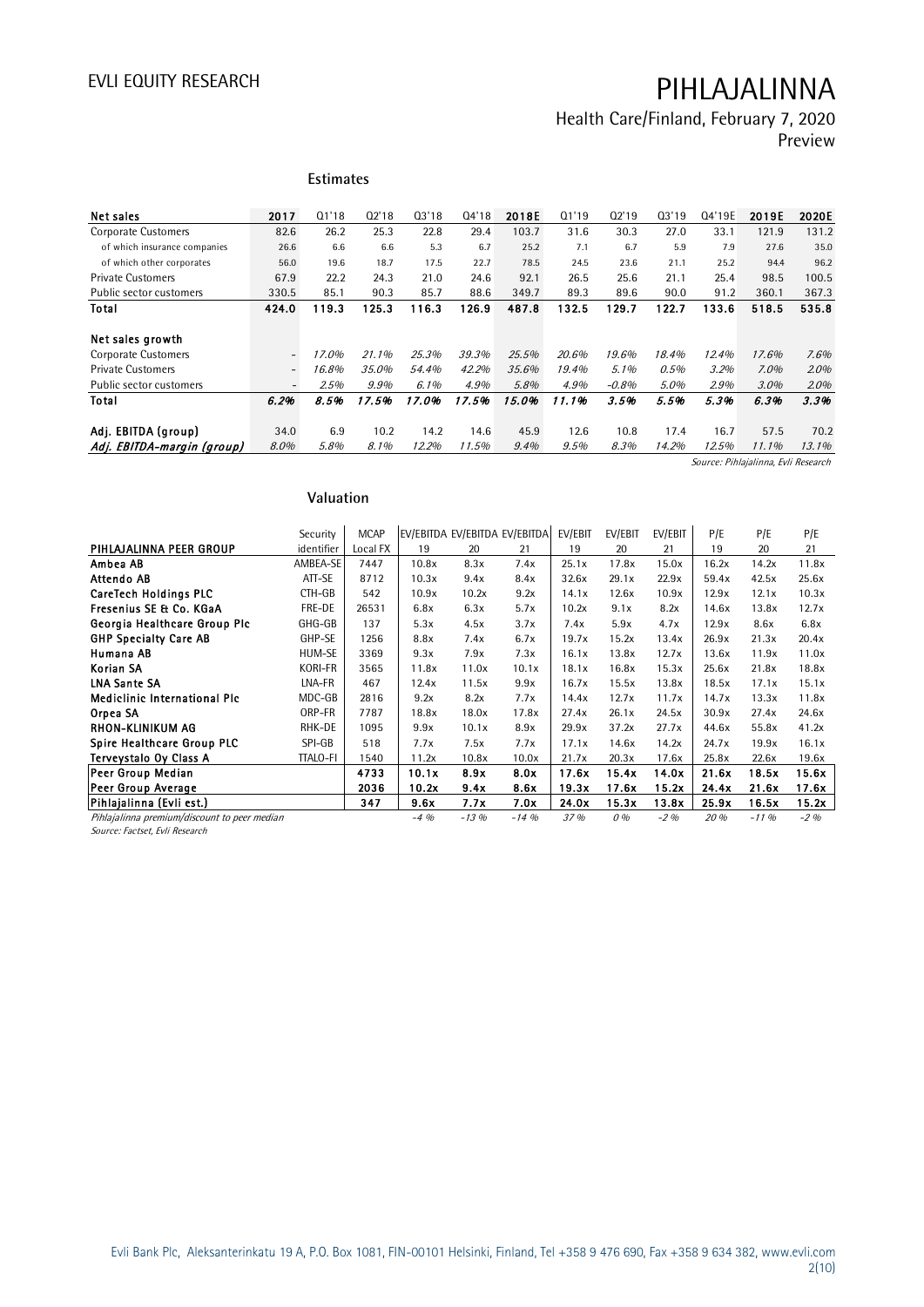## Health Care/Finland, February 7, 2020 Preview

| <b>INTERIM FIGURES</b>               |         |         |         |         |         |         |         |         |         |         |         |         |
|--------------------------------------|---------|---------|---------|---------|---------|---------|---------|---------|---------|---------|---------|---------|
| EVLI ESTIMATES, EURm                 | 201801  | 201802  | 201803  | 201804  | 2018    | 201901  | 201902  | 201903  | 2019Q4E | 2019E   | 2020E   | 2021E   |
| Net sales                            | 119.2   | 125.3   | 116.3   | 127.0   | 487.8   | 132.5   | 129.7   | 122.7   | 133.6   | 518.5   | 535.8   | 549.2   |
| EBITDA                               | 6.9     | 10.1    | 13.8    | 15.1    | 45.9    | 12.5    | 10.8    | 17.4    | 16.7    | 57.4    | 70.2    | 74.1    |
| EBITDA margin (%)                    | 5.8     | 8.1     | 11.9    | 11.9    | 9.4     | 9.4     | 8.4     | 14.2    | 12.5    | 11.1    | 13.1    | 13.5    |
| EBIT                                 | $-0.1$  | 2.0     | 5.6     | 6.9     | 14.4    | 3.9     | 2.1     | 9.3     | 7.8     | 23.0    | 35.1    | 37.3    |
| EBIT margin (%)                      | $-0.1$  | 1.6     | 4.8     | 5.4     | 3.0     | 2.9     | 1.6     | 7.6     | 5.8     | 4.4     | 6.5     | 6.8     |
| Net financial items                  | $-1.0$  | $-0.8$  | $-0.9$  | $-1.1$  | $-3.8$  | $-1.0$  | $-1.0$  | $-1.0$  | $-1.0$  | $-4.0$  | $-5.0$  | $-5.0$  |
| Pre-tax profit                       | $-1.1$  | 1.2     | 4.7     | 5.8     | 10.6    | 2.9     | 1.1     | 8.3     | 6.8     | 19.0    | 30.1    | 32.3    |
| Tax                                  | 0.0     | $-0.3$  | $-1.1$  | $-1.3$  | $-2.7$  | $-0.7$  | $-0.3$  | $-0.3$  | $-1.4$  | $-2.7$  | $-6.0$  | $-6.5$  |
| Tax rate (%)                         | 0.0     | 25.0    | 23.4    | 22.4    | 25.5    | 24.1    | 28.6    | 3.6     | 20.0    | 14.0    | 20.0    | 20.0    |
| Net profit                           | $-1.7$  | 1.0     | 1.9     | 3.4     | 4.6     | 1.8     | $-0.1$  | 6.6     | 5.1     | 13.4    | 21.0    | 22.7    |
| <b>EPS</b>                           | $-0.08$ | 0.04    | 0.08    | 0.15    | 0.20    | 0.08    | $-0.01$ | 0.29    | 0.23    | 0.59    | 0.93    | 1.01    |
| EPS adjusted (diluted no. of shares) | $-0.08$ | 0.04    | 0.08    | 0.15    | 0.20    | 0.08    | $-0.01$ | 0.29    | 0.23    | 0.59    | 0.93    | 1.01    |
| Dividend per share                   | 0.00    | 0.00    | 0.00    | 0.00    | 0.10    | 0.00    | 0.00    | 0.00    | 0.00    | 0.15    | 0.22    | 0.27    |
| SALES, EURm                          |         |         |         |         |         |         |         |         |         |         |         |         |
| Corporate Customers                  | 27.7    | 23.8    | 24.8    | 29.4    | 105.7   | 31.6    | 30.3    | 27.0    | 33.1    | 121.9   | 131.2   | 134.5   |
| Private Customers                    | 22.2    | 24.3    | 20.9    | 24.6    | 92.0    | 26.5    | 25.6    | 21.1    | 25.4    | 98.5    | 100.5   | 103.0   |
| Public sector customers              | 83.5    | 91.9    | 83.7    | 88.6    | 347.7   | 89.3    | 89.6    | 90.0    | 91.2    | 360.1   | 367.3   | 376.5   |
| Eliminations                         | $-14.2$ | $-14.7$ | $-13.1$ | $-15.6$ | $-57.6$ | $-14.9$ | $-15.7$ | $-15.4$ | $-16.0$ | $-62.0$ | $-63.3$ | $-64.8$ |
| Total                                | 119.2   | 125.3   | 116.3   | 127.0   | 487.8   | 132.5   | 129.7   | 122.7   | 133.6   | 518.5   | 535.8   | 549.2   |
| SALES GROWTH, Y/Y %                  |         |         |         |         |         |         |         |         |         |         |         |         |
| Corporate Customers                  | 23.7    | 13.9    | 36.3    | 39.3    | 28.0    | 14.1    | 27.1    | 8.9     | 12.4    | 15.3    | 7.6     | 2.5     |
| Private Customers                    | 16.8    | 35.0    | 53.7    | 42.2    | 35.5    | 19.4    | 5.1     | 1.0     | 3.2     | 7.1     | 2.0     | 2.5     |
| Public sector customers              | 0.6     | 11.8    | 3.6     | 4.9     | 5.2     | 6.9     | $-2.5$  | 7.5     | 2.9     | 3.6     | 2.0     | 2.5     |
| Eliminations                         | $-1.4$  | 1.4     | $-0.8$  | 4.7     | 1.1     | 4.9     | 6.8     | 17.6    | 2.7     | 7.7     | 2.0     | 2.5     |
| Total                                | 8.4     | 17.5    | 17.0    | 17.6    | 15.0    | 11.2    | 3.5     | 5.5     | 5.2     | 6.3     | 3.3     | 2.5     |
| EBIT, EURm                           |         |         |         |         |         |         |         |         |         |         |         |         |
| Group                                | $-0.1$  | 2.0     | 5.6     | 6.9     | 14.4    | 3.9     | 2.1     | 9.3     | 7.8     | 23.0    | 35.1    | 37.3    |
| Total                                | $-0.1$  | 2.0     | 5.6     | 6.9     | 14.4    | 3.9     | 2.1     | 9.3     | 7.8     | 23.0    | 35.1    | 37.3    |
| EBIT margin, %                       |         |         |         |         |         |         |         |         |         |         |         |         |
| Total                                | $-0.1$  | 1.6     | 4.8     | 5.4     | 3.0     | 2.9     | 1.6     | 7.6     | 5.8     | 4.4     | 6.5     | 6.8     |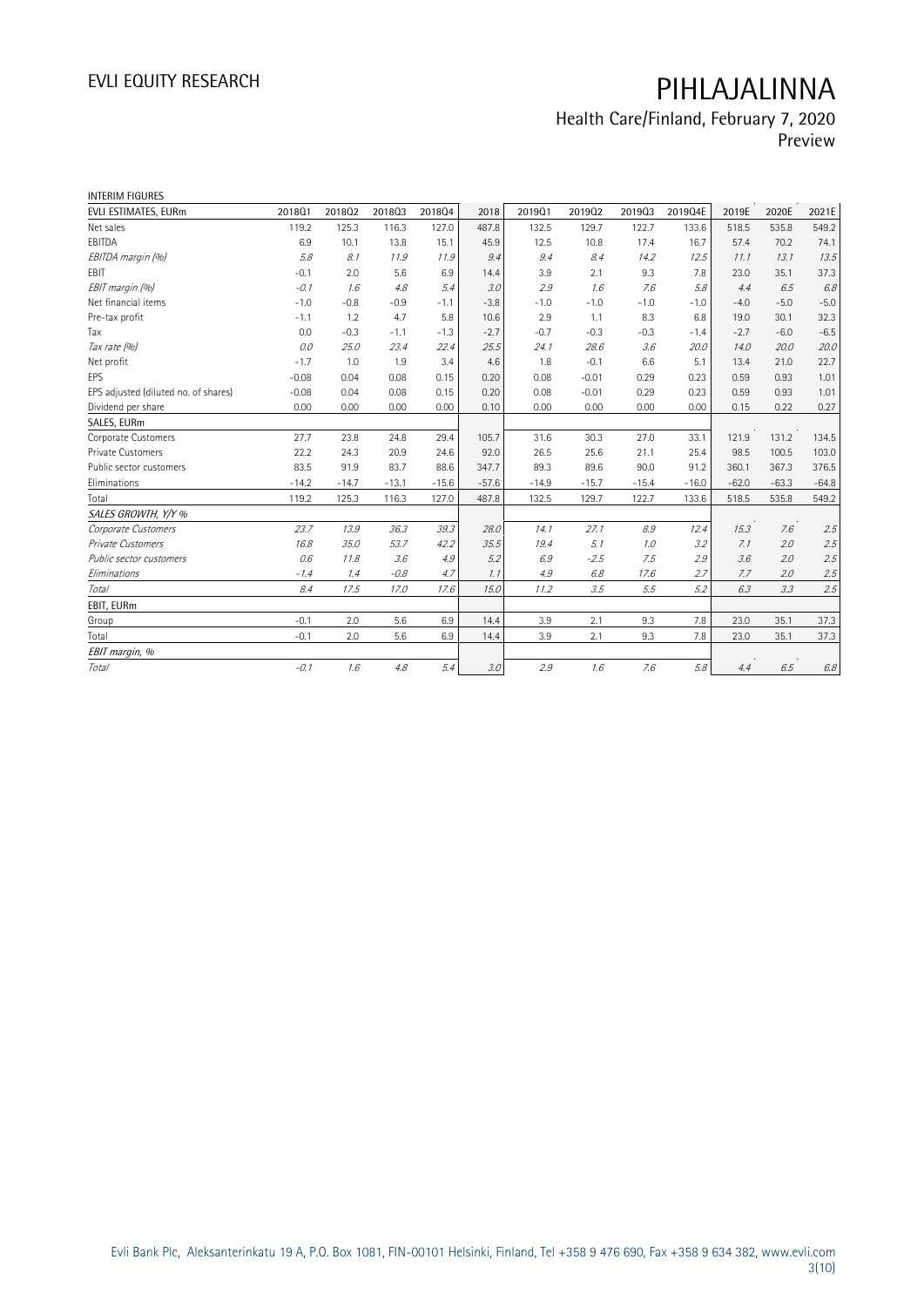## Health Care/Finland, February 7, 2020 Preview

| INCOME STATEMENT, EURm                   | 2014                | 2015                | 2016            | 2017           | 2018           | 2019E          | 2020E        | 2021E          |
|------------------------------------------|---------------------|---------------------|-----------------|----------------|----------------|----------------|--------------|----------------|
| Sales                                    | 148.9               | 213.4               | 399.1           | 424.0          | 487.8          | 518.5          | 535.8        | 549.2          |
| Sales growth (%)                         | 42.6                | 43.3                | 87.0            | 6.2            | 15.0           | 6.3            | 3.3          | 2.5            |
| EBITDA                                   | 13.8                | 12.7                | 29.4            | 34.3           | 45.9           | 57.4           | 70.2         | 74.1           |
| EBITDA margin (%)                        | 9.3                 | 6.0                 | 7.4             | 8.1            | 9.4            | 11.1           | 13.1         | 13.5           |
| Depreciation                             | $-5.8$              | $-8.0$              | $-12.8$         | $-14.2$        | $-31.5$        | $-34.4$        | $-35.1$      | $-36.7$        |
| EBITA                                    | 8.0                 | 4.7                 | 16.6            | 20.1           | 14.4           | 23.0           | 35.1         | 37.3           |
| Goodwill amortization / writedown        | 0.0                 | 0.0                 | 0.0             | 0.0            | 0.0            | 0.0            | 0.0          | 0.0            |
| EBIT                                     | 8.0                 | 4.7                 | 16.6            | 20.1           | 14.4           | 23.0           | 35.1         | 37.3           |
| EBIT margin (%)                          | 5.4                 | 2.2                 | 4.2             | 4.7            | 3.0            | 4.4            | 6.5          | 6.8            |
| Reported EBIT                            | 5.9                 | 3.9                 | 15.1            | 19.2           | 13.8           | 15.1           | 35.1         | 37.3           |
| EBIT margin (reported) (%)               | 4.0                 | 1.8                 | 3.8             | 4.5            | 2.8            | 2.9            | 6.5          | 6.8            |
| Net financials                           | $-3.1$              | $-2.3$              |                 |                |                |                | $-5.0$       |                |
|                                          |                     |                     | $-1.2$          | $-1.4$         | $-3.8$         | $-4.0$         |              | $-5.0$<br>32.3 |
| Pre-tax profit                           | 4.9<br>$-1.0$       | 2.4                 | 15.4            | 18.7           | 10.6           | 19.0           | 30.1         |                |
| Taxes                                    |                     | $-0.1$              | $-3.0$          | $-3.4$         | $-2.7$         | $-2.7$         | $-6.0$       | $-6.5$         |
| Minority shares                          | $-0.4$              | $-0.8$              | $-2.7$          | $-4.6$         | $-3.3$         | $-3.0$         | $-3.1$       | $-3.1$         |
| Net profit                               | 1.4                 | 0.7                 | 8.2             | 9.8            | 4.0            | 5.5            | 21.0         | 22.7           |
| Cash NRIs                                | $-2.1$              | $-0.8$              | $-1.5$          | $-0.9$         | $-0.6$         | $-7.9$         | 0.0          | 0.0            |
| Non-cash NRIs                            | 0.0                 | 0.0                 | 0.0             | 0.0            | 0.0            | 0.0            | 0.0          | 0.0            |
| <b>BALANCE SHEET, EURm</b>               |                     |                     |                 |                |                |                |              |                |
| Assets                                   |                     |                     |                 |                |                |                |              |                |
| Fixed assets                             | 47                  | 69                  | 67              | 83             | 68             | 82             | 85           | 81             |
| Goodwill                                 | 56                  | 76                  | 92              | 104            | 170            | 170            | 170          | 170            |
| Right of use assets                      | $\mathbf 0$         | $\mathsf{O}\xspace$ | $\mathbb O$     | $\circ$        | 116            | 109            | 113          | 115            |
| Inventory                                | $\mathbf{1}$        | $\overline{2}$      | $\overline{2}$  | $\overline{2}$ | 3              | $\mathbf{3}$   | 3            | 3              |
| Receivables                              | 14                  | 20                  | 27              | 25             | 40             | 33             | 34           | 35             |
| Liquid funds                             | 11                  | 15                  | 28              | 37             | 36             | 36             | 38           | 38             |
| Total assets                             | 131                 | 185                 | 218             | 254            | 437            | 436            | 445          | 446            |
| Liabilities                              |                     |                     |                 |                |                |                |              |                |
| Shareholder's equity                     | 9                   | 92                  | 98              | 100            | 121            | 124            | 142          | 160            |
| Minority interest                        | $\mathbf{1}$        | $\mathbf{1}$        | 3               | 6              | 9              | 9              | $9\,$        | 9              |
| Convertibles                             | $\overline{0}$      | $\mathbf 0$         | $\mathbf 0$     | $\mathbf 0$    | $\mathbf 0$    | $\mathbf 0$    | $\mathbf 0$  | $\mathbf 0$    |
| Lease liabilities                        | $\mathsf{O}\xspace$ | $\mathsf{O}\xspace$ | $\mathbb O$     | $\mathbf 0$    | 119            | 109            | 113          | 115            |
| Deferred taxes                           | $\overline{4}$      | 5                   | $6\phantom{1}6$ | $6\,$          | 6              | $\,6$          | 6            | 6              |
| Interest bearing debt                    | 88                  | 42                  | 52              | 77             | 99             | 109            | 94           | 72             |
| Non-interest bearing current liabilities | 27                  | 42                  | 55              | 62             | 80             | 75             | 78           | 80             |
| Other interest-free debt                 | $\overline{1}$      | 3                   | $\mathbf{3}$    | 3              | 3              | $\mathbf{3}$   | 3            | 3              |
| Total liabilities                        | 131                 | 185                 | 217             | 254            | 437            | 436            | 445          | 446            |
| CASH FLOW, EURm                          |                     |                     |                 |                |                |                |              |                |
| + EBITDA                                 | 14                  | 13                  | 29              | 34             | 46             | 57             | 70           | 74             |
| - Net financial items                    | $-3$                | $-2$                | $-1$            | $-1$           | $-4$           | $-4$           | $-5$         | $-5$           |
| - Taxes                                  | $-1$                | $\mathbf 0$         | $-2$            | $-5$           | $-5$           | $-3$           | $-6$         | $-6$           |
| - Increase in Net Working Capital        | $\overline{4}$      | 9                   | 8               | $\overline{7}$ | $\overline{2}$ | $\mathbf{3}$   | $\mathbf{1}$ | $\mathbf{1}$   |
| $+/-$ Other                              | $-2$                | $-2$                | $-1$            | $\mathbf 0$    | $-11$          | $-11$          | $-3$         | $-3$           |
| = Cash flow from operations              | 11                  | 18                  | 32              | 35             | 27             | 42             | 57           | 61             |
| - Capex                                  | $-28$               | $-48$               | $-5$            | $-10$          | $-23$          | $-41$          | $-42$        | $-36$          |
| - Acquisitions                           | $\mathbf 0$         | $\mathbf 0$         | $-22$           | $-17$          | $-79$          | $\mathbf 0$    | $\mathbf 0$  | $\mathbf 0$    |
| + Divestments                            | $\mathbf 0$         | $\mathbf 0$         | $\mathbf 0$     | $\mathbf 0$    | $\mathbf 0$    | $\mathbf 0$    | $\mathbf 0$  | $\mathbf 0$    |
| = Free cash flow                         | $-17$               | $-30$               | $\,6$           | 8              | $-74$          | $\sqrt{2}$     | 16           | 25             |
| +/- New issues/buybacks                  | $-29$               | 82                  | $-1$            | $-2$           | 24             | $\mathbf 0$    | $\mathbf 0$  | $\mathbf 0$    |
| - Paid dividend                          | $\mathbf 0$         | $\mathbf 0$         | $\mathbf 0$     | $-3$           | $-3$           | $-2$           | -3           | $-5$           |
| +/- Other                                | 46                  | $-48$               | $\overline{7}$  | $\overline{7}$ | 53             | $\mathbf 0$    | $-11$        | $-19$          |
| Change in cash                           | $\mathbf 0$         | $\overline{4}$      | 12              | 10             | $-1$           | $\overline{0}$ | $\mathbf{1}$ | $\mathbf{1}$   |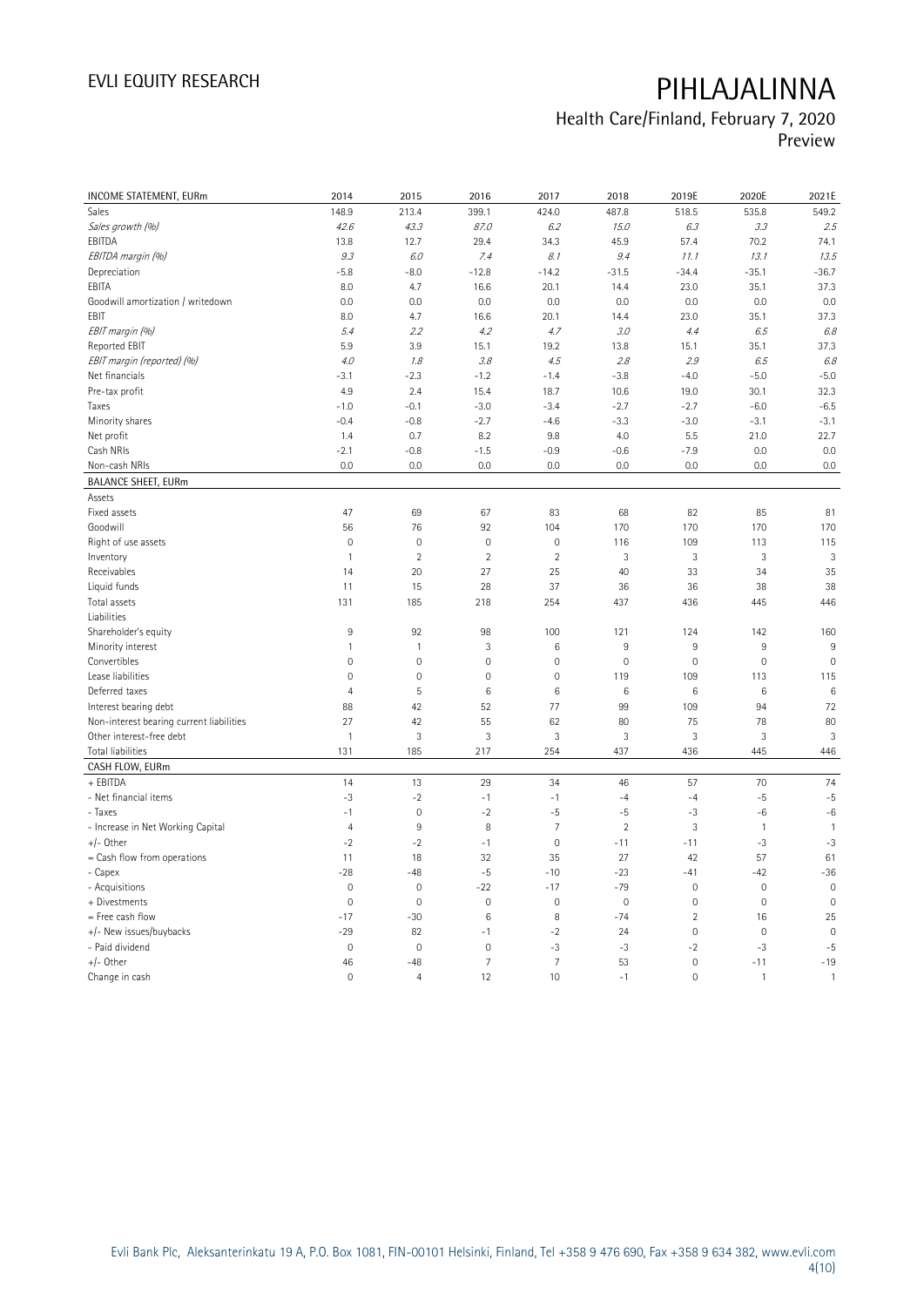## Health Care/Finland, February 7, 2020 Preview

| <b>KEY FIGURES</b>                             | 2015           | 2016    | 2017   | 2018    | 2019E  | 2020E  | 2021E  |
|------------------------------------------------|----------------|---------|--------|---------|--------|--------|--------|
| М-сар                                          | 256            | 380     | 275    | 195     | 346    | 346    | 346    |
| Net debt (excl. convertibles)                  | 27             | 25      | 40     | 181     | 181    | 169    | 149    |
| Enterprise value                               | 286            | 416     | 325    | 391     | 553    | 538    | 515    |
| Sales                                          | 213            | 399     | 424    | 488     | 519    | 536    | 549    |
| EBITDA                                         | 13             | 29      | 34     | 46      | 57     | 70     | 74     |
| EBIT                                           | 5              | 17      | 20     | 14      | 23     | 35     | 37     |
| Pre-tax                                        | $\overline{2}$ | 15      | 19     | 11      | 19     | 30     | 32     |
| Earnings                                       | $\overline{2}$ | 10      | 11     | 5       | 13     | 21     | 23     |
| Equity book value (excl. minorities)           | 92             | 98      | 100    | 121     | 124    | 142    | 160    |
| Valuation multiples                            |                |         |        |         |        |        |        |
| EV/sales                                       | 1.3            | 1.0     | 0.8    | 0.8     | 1.1    | 1.0    | 0.9    |
| EV/EBITDA                                      | 22.5           | 14.2    | 9.5    | 8.5     | 9.6    | 7.7    | 7.0    |
| EV/EBITA                                       | 60.8           | 25.1    | 16.2   | 27.1    | 24.0   | 15.3   | 13.8   |
| EV/EBIT                                        | 60.8           | 25.1    | 16.2   | 27.1    | 24.0   | 15.3   | 13.8   |
| EV/OCF                                         | 16.3           | 12.9    | 9.3    | 14.3    | 13.0   | 9.4    | 8.5    |
| EV/FCFF                                        | $-11.0$        | 66.9    | 19.3   | $-11.7$ | 31.6   | 12.9   | 10.2   |
| P/FCFE                                         | $-8.5$         | 67.8    | 35.7   | $-2.6$  | 208.7  | 22.2   | 13.9   |
| P/E                                            | 170.5          | 39.1    | 25.7   | 42.4    | 25.9   | 16.5   | 15.2   |
| P/B                                            | 2.8            | 3.9     | 2.7    | 1.6     | 2.8    | 2.4    | 2.2    |
| Target EV/EBITDA                               | $0.0$          | $O.O$   | 0.0    | $O.O$   | 9.6    | 7.7    | 7.0    |
| Target EV/EBIT                                 | O.O            | 0.0     | 0.0    | $O.O$   | 24.0   | 15.4   | 13.9   |
| Target EV/FCF                                  | O.O            | $0.0\,$ | 0.0    | $O.O$   | 333.1  | 34.6   | 20.8   |
| Target P/B                                     | $0.0\,$        | $O.O$   | 0.0    | $O.O$   | 2.9    | 2.5    | 2.3    |
| Target P/E                                     | O.O            | 0.0     | 0.0    | 0.0     | 27.1   | 17.2   | 15.9   |
| Per share measures                             |                |         |        |         |        |        |        |
| Number of shares                               | 20,613         | 20,613  | 20,613 | 22,620  | 22,620 | 22,620 | 22,620 |
| Number of shares (diluted)                     | 20,613         | 20,613  | 20,613 | 22,620  | 22,620 | 22,620 | 22,620 |
| EPS                                            | 0.07           | 0.47    | 0.52   | 0.20    | 0.59   | 0.93   | 1.01   |
| Operating cash flow per share                  | 0.85           | 1.57    | 1.69   | 1.21    | 1.88   | 2.54   | 2.68   |
| Free cash flow per share                       | $-1.46$        | 0.27    | 0.37   | $-3.29$ | 0.07   | 0.69   | 1.10   |
| Book value per share                           | 4.47           | 4.74    | 4.87   | 5.36    | 5.50   | 6.28   | 7.06   |
| Dividend per share                             | 0.00           | 0.15    | 0.16   | 0.10    | 0.15   | 0.22   | 0.27   |
| Dividend payout ratio, %                       | 0.0            | 31.9    | 30.8   | 49.2    | 25.4   | 23.7   | 26.8   |
| Dividend yield, %                              | 0.0            | 0.8     | 1.2    | 1.2     | 1.0    | 1.4    | 1.8    |
| FCF yield, %                                   | $-11.8$        | 1.5     | 2.8    | $-38.2$ | 0.5    | 4.5    | 7.2    |
| Efficiency measures                            |                |         |        |         |        |        |        |
| ROE                                            | 3.0            | 10.2    | 10.8   | 4.2     | 10.9   | 15.8   | 15.1   |
| <b>ROCE</b>                                    | 4.0            | 11.7    | 12.2   | 5.4     | 6.6    | 9.9    | 10.5   |
| Financial ratios                               |                |         |        |         |        |        |        |
| Inventories as % of sales                      | 0.8            | 0.5     | 0.5    | 0.5     | 0.5    | 0.5    | 0.5    |
| Receivables as % of sales                      | 9.4            | 6.7     | 5.9    | 8.2     | 6.3    | 6.3    | 6.3    |
| Non-interest bearing liabilities as % of sales | 19.7           | 13.8    | 14.6   | 16.3    | 14.5   | 14.5   | 14.5   |
| NWC/sales, %                                   | $-9.8$         | $-6.9$  | $-8.4$ | $-8.0$  | $-8.0$ | $-8.0$ | $-8.0$ |
| Operative CAPEX/sales, %                       | 22.3           | 1.3     | 2.4    | 4.6     | 7.9    | 7.8    | 6.5    |
| CAPEX/sales (incl. acquisitions), %            | 22.3           | $-4.1$  | $-1.6$ | $-11.6$ | 7.9    | 7.8    | 6.5    |
| FCFF/EBITDA                                    | $-2.0$         | 0.2     | 0.5    | $-0.7$  | 0.3    | 0.6    | 0.7    |
| Net debt/EBITDA, book-weighted                 | 2.1            | 0.8     | 1.2    | 3.9     | 3.2    | 2.4    | 2.0    |
| Debt/equity, market-weighted                   | 0.2            | 0.1     | 0.3    | 0.5     | 0.3    | 0.3    | 0.2    |
| Equity ratio, book-weighted                    | 50.5           | 46.4    | 41.8   | 29.8    | 30.7   | 34.0   | 37.9   |
|                                                |                |         |        |         |        |        |        |
| Gearing, %                                     | 28.4           | 24.3    | 37.3   | 138.7   | 135.5  | 111.7  | 88.1   |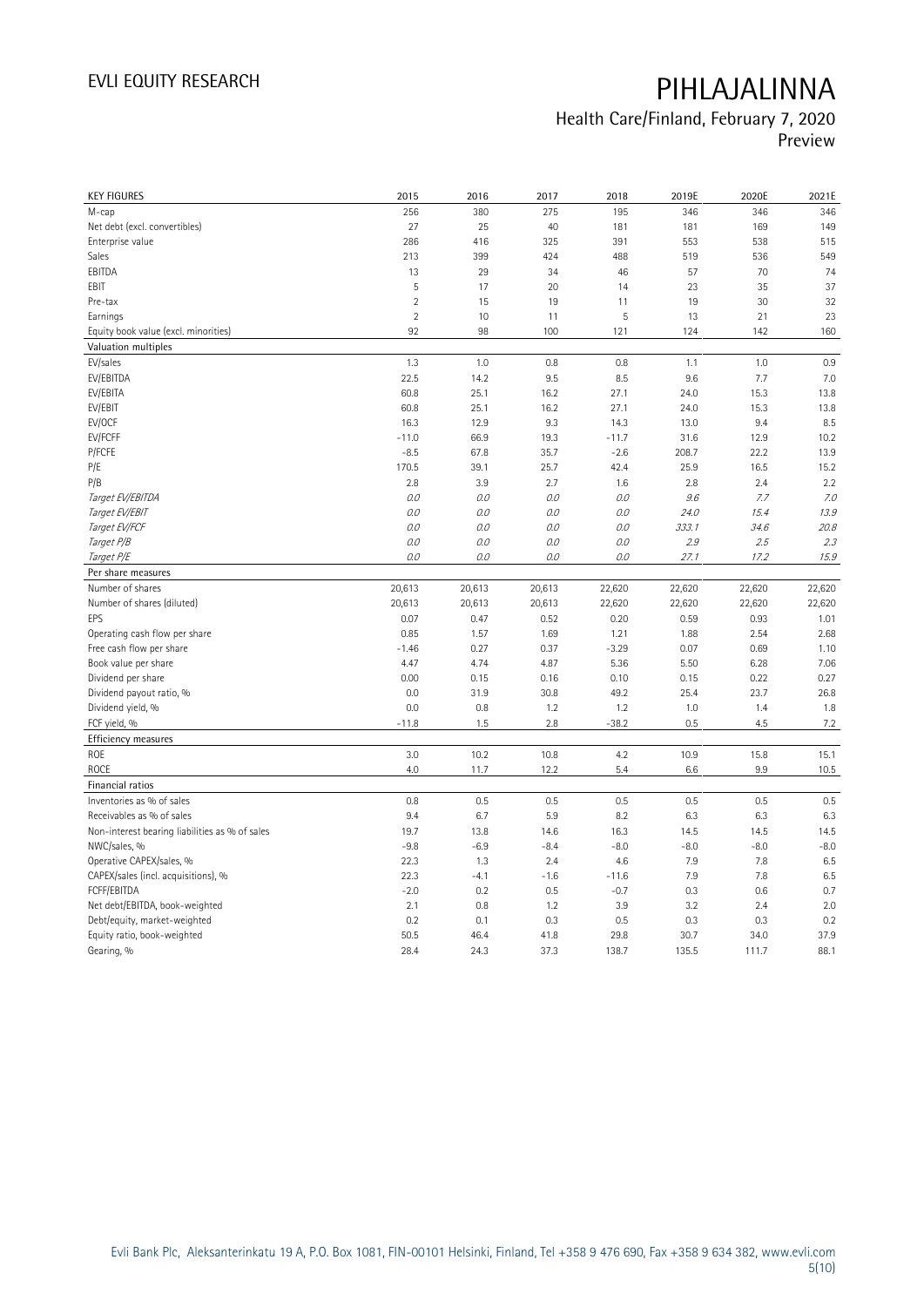## EVLI EQUITY RESEARCH **PIHLAJALINNA** Health Care/Finland, February 7, 2020 Preview

COMPANY DESCRIPTION: Pihlajalinna is the 3rd largest private social welfare and healthcare service provider in Finland offering a wide selection of services to private individuals, businesses, insurance companies and public sector entities, such as municipalities and joint municipal authorities. In its private clinics and hospitals Pihlajalinna provides general practitioner services, specialized care, emergency and on-call services, a wide range of surgical services, occupational healthcare and dental care. Pihlajalinna is the market leader in complete social and healthcare outsourcings in Finland.

INVESTMENT CASE: The demand for private social and healthcare services is growing due to ageing population and increasing pressure on public healthcare spending, offering Pihlajalinna growth opportunities in primary care as well as in specialized care. Profitability improvement stems from increased volumes and better utilization rate of the clinics.

| <b>OWNERSHIP STRUCTURE</b>                 | <b>SHARES</b> | <b>EURm</b> | 0/0   |
|--------------------------------------------|---------------|-------------|-------|
| Lähitapiola Keskinäinen Vakuutusyhtiö      | 3,481,641     | 53.269      | 15.4% |
| Mww Yhtiö Oy                               | 2,309,010     | 35.328      | 10.2% |
| Fennia Mutual Insurance Company            | 1,998,965     | 30.584      | 8.8%  |
| Tapiola Keskinäinen Henkivakuutusyhtiö     | 1,891,385     | 28.938      | 8.4%  |
| Elo Pension Company                        | 1,267,161     | 19.388      | 5.6%  |
| Niemistö Leena Katriina                    | 703,475       | 10.763      | 3.1%  |
| Fondita Nordic Micro Cap                   | 540,000       | 8.262       | 2.4%  |
| Ilmarinen Mutual Pension Insurance Company | 490,000       | 7.497       | 2.2%  |
| Fennia Life Insurance Company Ltd          | 270,179       | 4.134       | 1.2%  |
| Nordea Fennia Fund                         | 258,421       | 3.954       | 1.1%  |
| Ten largest                                | 13,210,237    | 202.117     | 58%   |
| Residual                                   | 9,409,898     | 143.971     | 42%   |
| Total                                      | 22,620,135    | 346.088     | 100%  |

| EARNINGS CALENDAR |                       |
|-------------------|-----------------------|
| February 14, 2020 | FY 2019 Results       |
| May 08, 2020      | Q1 report             |
| August 14, 2020   | Q <sub>2</sub> report |
| November 04, 2020 | Q <sub>3</sub> report |
| OTHER EVENTS      |                       |

| COMPANY MISCELLANEOUS |                             |  |  |  |  |  |
|-----------------------|-----------------------------|--|--|--|--|--|
| CEO: Joni Aaltonen    | Kehräsaari B, 33200 Tampere |  |  |  |  |  |
| CFO: Tarja Rantala    | Tel:                        |  |  |  |  |  |
| IR: Marko Savolainen  |                             |  |  |  |  |  |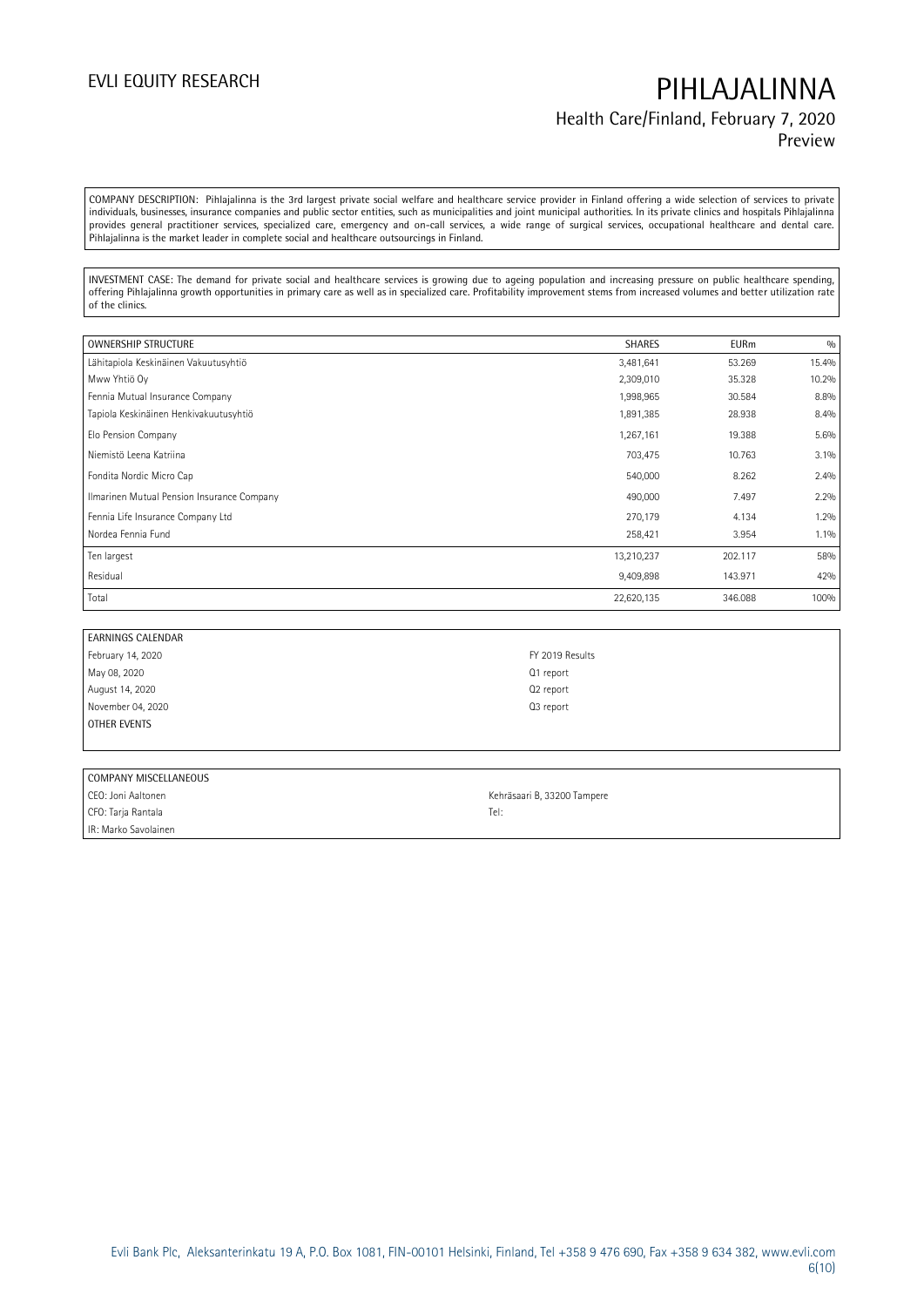## Health Care/Finland, February 7, 2020 Preview

DEFINITIONS

| P/E                                                                                                                                       | EPS                                                                                                   |
|-------------------------------------------------------------------------------------------------------------------------------------------|-------------------------------------------------------------------------------------------------------|
|                                                                                                                                           |                                                                                                       |
| Price per share<br>Earnings per share                                                                                                     | Profit before extraord. items and taxes-income taxes + minority interest<br>Number of shares          |
|                                                                                                                                           |                                                                                                       |
| P/BV                                                                                                                                      | <b>DPS</b>                                                                                            |
|                                                                                                                                           |                                                                                                       |
| Price per share                                                                                                                           | Dividend for the financial period per share                                                           |
| Shareholders' equity + taxed provisions per share                                                                                         |                                                                                                       |
|                                                                                                                                           |                                                                                                       |
| Market cap                                                                                                                                | OCF (Operating cash flow)                                                                             |
|                                                                                                                                           |                                                                                                       |
| Price per share * Number of shares                                                                                                        | EBITDA - Net financial items - Taxes - Increase in working<br>capital - Cash NRIs ± Other adjustments |
|                                                                                                                                           |                                                                                                       |
| EV (Enterprise value)                                                                                                                     | FCF (Free cash flow)                                                                                  |
|                                                                                                                                           |                                                                                                       |
| Market cap + net debt + minority interest at market value -                                                                               | Operating cash flow - operative CAPEX - acquisitions + divestments                                    |
| share of associated companies at market value                                                                                             |                                                                                                       |
|                                                                                                                                           |                                                                                                       |
| EV/Sales                                                                                                                                  | FCF yield, %                                                                                          |
|                                                                                                                                           |                                                                                                       |
| Enterprise value                                                                                                                          | Free cash flow                                                                                        |
| <b>Sales</b>                                                                                                                              | Market cap                                                                                            |
| EV/EBITDA                                                                                                                                 | Operative CAPEX/sales                                                                                 |
|                                                                                                                                           |                                                                                                       |
| Enterprise value                                                                                                                          | Capital expenditure - divestments - acquisitions                                                      |
| Earnings before interest, tax, depreciation and amortization                                                                              | <b>Sales</b>                                                                                          |
| EV/EBIT                                                                                                                                   | Net working capital                                                                                   |
|                                                                                                                                           |                                                                                                       |
| Enterprise value                                                                                                                          | Current assets - current liabilities                                                                  |
| Operating profit                                                                                                                          |                                                                                                       |
| Net debt                                                                                                                                  | Capital employed/Share                                                                                |
|                                                                                                                                           |                                                                                                       |
| Interest bearing debt - financial assets                                                                                                  | Total assets - non-interest bearing debt                                                              |
|                                                                                                                                           | Number of shares                                                                                      |
| Total assets                                                                                                                              | Gearing                                                                                               |
|                                                                                                                                           |                                                                                                       |
| Balance sheet total                                                                                                                       | Net debt                                                                                              |
|                                                                                                                                           | Equity                                                                                                |
| Div yield, %                                                                                                                              | Debt/Equity, %                                                                                        |
|                                                                                                                                           |                                                                                                       |
| Dividend per share                                                                                                                        | Interest bearing debt                                                                                 |
| Price per snare                                                                                                                           | Shareholders' equity $+$ minority interest $+$ taxed provisions                                       |
|                                                                                                                                           |                                                                                                       |
|                                                                                                                                           |                                                                                                       |
| Payout ratio, %                                                                                                                           | Equity ratio, %                                                                                       |
| Total dividends                                                                                                                           |                                                                                                       |
| Earnings before extraordinary items and taxes - income taxes + minority interest                                                          | Shareholders' equity + minority interest + taxed provisions                                           |
|                                                                                                                                           | Total assets - interest-free loans                                                                    |
|                                                                                                                                           |                                                                                                       |
| ROCE, %                                                                                                                                   | CAGR, %                                                                                               |
|                                                                                                                                           |                                                                                                       |
| Profit before extraordinary items + interest expenses+ other financial costs<br>Balance sheet total - non-interest bearing debt (average) | Cumulative annual growth rate = Average growth per year                                               |
|                                                                                                                                           |                                                                                                       |
| ROE, %                                                                                                                                    |                                                                                                       |
|                                                                                                                                           |                                                                                                       |
| Profit before extraordinary items and taxes - income taxes                                                                                |                                                                                                       |
| Shareholder's equity + minority interest + taxed provisions (average)                                                                     |                                                                                                       |
|                                                                                                                                           |                                                                                                       |
|                                                                                                                                           |                                                                                                       |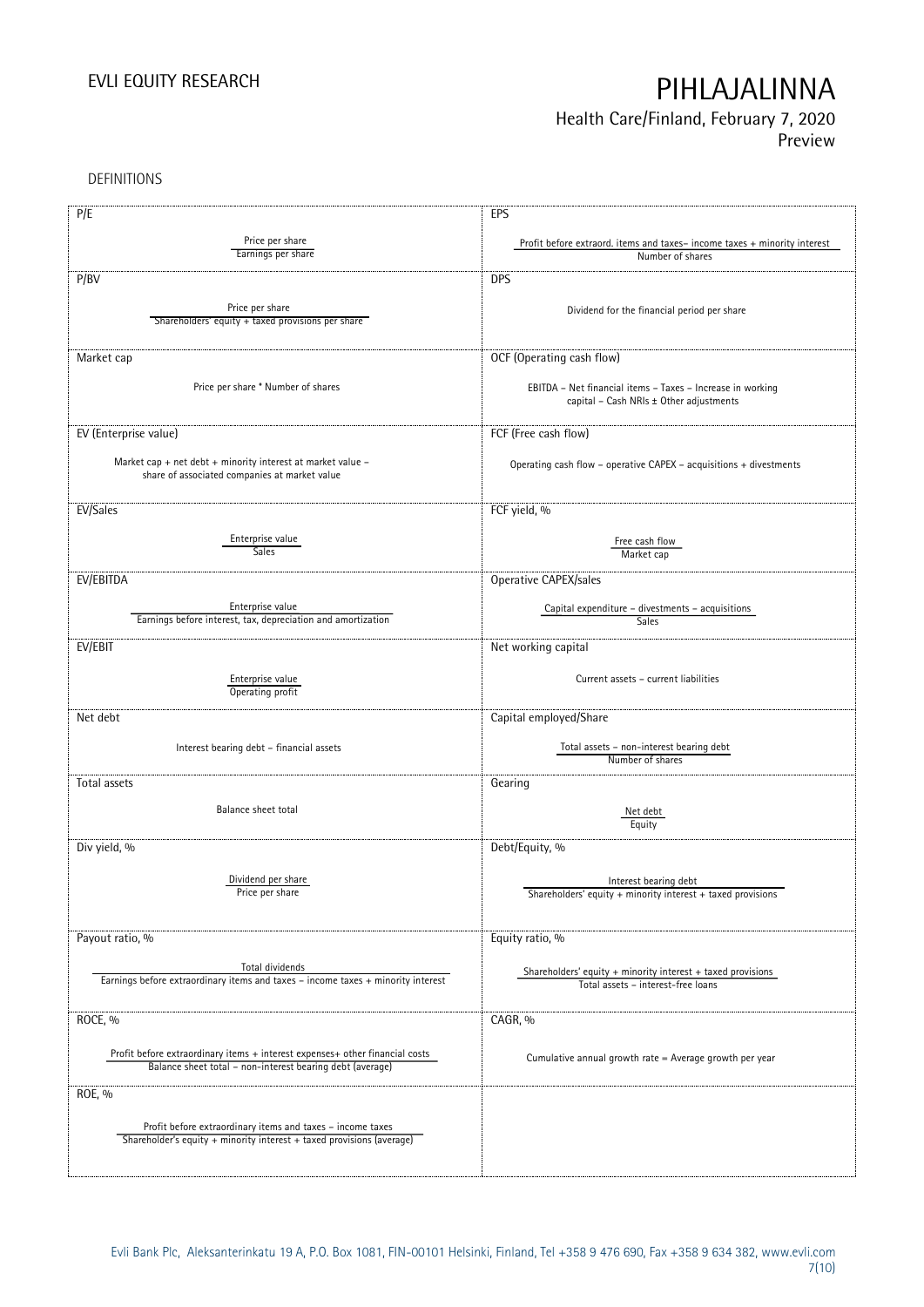Health Care/Finland, February 7, 2020 Preview

### Important Disclosures

Evli Research Partners Plc ("ERP") uses 12-month target prices. Target prices are defined by utilizing analytical techniques based on financial theory including (but not limited to) discounted cash flow analysis and comparative valuation. The selection of valuation methods depends on different circumstances. Target prices may be altered on the basis of new information coming to light in the underlying company or changes in interest rates, changes in foreign exchange rates, other securities prices or market indices or outlook for the aforementioned factors or other factors that may change the conditions of financial markets. Recommendations and changes by analysts are available at [Analysts' recommendations and ratings revisions](https://research.evli.com/JasperAllModels.action?authParam=key;461&authParam=x;G3rNagWrtf7K&authType=3).

Investment recommendations are defined as follows:

| Target price compared to share price | Recommendation                |
|--------------------------------------|-------------------------------|
| $<-10.96$                            | <b>SELL</b>                   |
| $-10 - (+10)$ %                      | H <sub>O</sub> I <sub>D</sub> |
| $> 10\%$                             | <b>BUY</b>                    |

ERP's investment recommendation of the analyzed company is updated at least 2 timer per year.



The graph above shows the distribution of ERP's recommendations of companies under coverage in 1st of February 2019. If recommendation is not given, it is not mentioned here.

### Name(s) of the analyst(s): Rissanen

This research report has been prepared by Evli Research Partners Plc ("ERP" or "Evli Research"). ERP is a subsidiary of Evli Bank Plc. Production of the investment recommendation has been concluded on [07.02.2020, 7:30]. This report has been published on [07.02.2020, 8:15].

None of the analysts contributing to this report, persons under their guardianship or corporations under their control have a position in the shares of the company or related securities.

The date and time for any price of financial instruments mentioned in the recommendation refer to the previous trading day's closing price(s) unless otherwise stated in the report.

Each analyst responsible for the content of this report assures that the expressed views accurately reflect the personal views of each analyst on the covered companies and securities. Each analyst assures that (s)he has not been, nor are or will be, receiving direct or indirect compensation related to the specific recommendations or views contained in this report.

Companies in the Evli Group, affiliates or staff of companies in the Evli Group, may perform services for, solicit business from, hold long or short positions in, or otherwise be interested in the investments (including derivatives) of any company mentioned in the publication or report.

Neither ERP nor any company within the Evli Group have managed or co-managed a public offering of the company's securities during the last 12 months prior to, received compensation for investment banking services from the company during the last 12 months prior to the publication of the research report.

ERP has signed an agreement with the issuer of the financial instruments mentioned in the recommendation, which includes production of research reports. This assignment has a limited economic and financial impact on ERP and/or Evli. Under the assignment ERP performs services including, but not limited to, arranging investor meetings or –events, investor relations communication advisory and production of research material.

ERP or another company within the Evli Group does not have an agreement with the company to perform market making or liquidity providing services. months prior to, received compensation for investment banking services from the company during the last 12 months prior to the publication of the. For the prevention and avoidance of conflicts of interests with respect to this report, there is an information barrier (Chinese wall) between Investment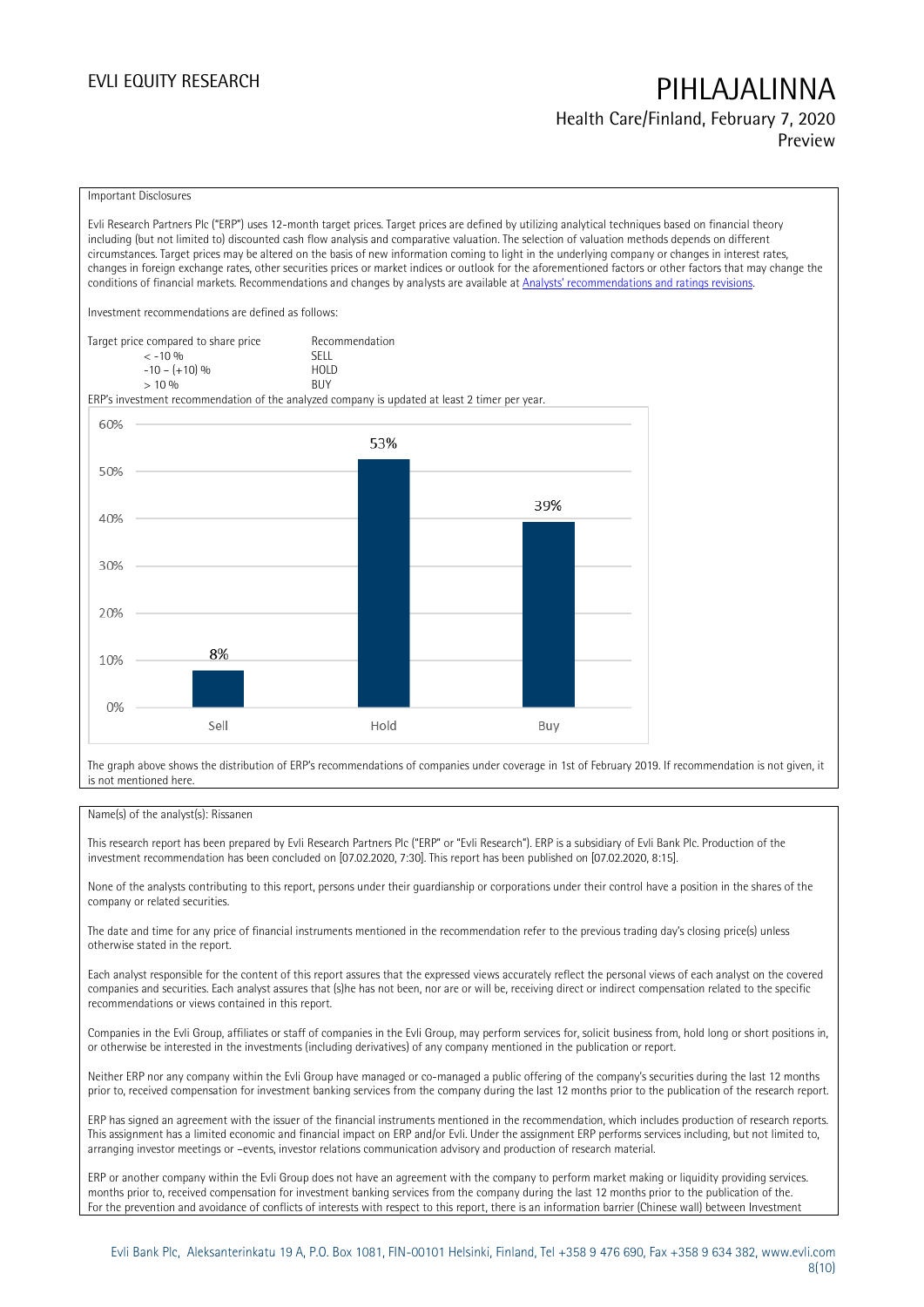## EVLI EQUITY RESEARCH **PIHLAJALINNA** Health Care/Finland, February 7, 2020

### Preview

Research and Corporate Finance units concerning unpublished investment banking services to the company. The remuneration of the analyst(s) is not tied directly or indirectly to investment banking transactions or other services performed by Evli Bank Plc or any company within Evli Group.

This report has not been disclosed to the company prior to its dissemination.

This report is provided and intended for informational purposes only and may not be used or considered under any circumstances as an offer to sell or buy any securities or as advice to trade any securities.

This report is based on sources ERP considers to be correct and reliable. The sources include information providers Reuters and Bloomberg, stock-exchange releases from the companies and other company news, Statistics Finland and articles in newspapers and magazines. However, ERP does not guarantee the materialization, correctness, accuracy or completeness of the information, opinions, estimates or forecasts expressed or implied in the report. In addition, circumstantial changes may have an influence on opinions and estimates presented in this report. The opinions and estimates presented are valid at the moment of their publication and they can be changed without a separate announcement. Neither ERP nor any company within the Evli Group are responsible for amending, correcting or updating any information, opinions or estimates contained in this report. Neither ERP nor any company within the Evli Group will compensate any direct or consequential loss caused by or derived from the use of the information represented in this publication.

All information published in this report is for the original recipient's private and internal use only. ERP reserves all rights to the report. No part of this publication may be reproduced or transmitted in any form or by any means, electronic, mechanical, photocopying, recording or otherwise, or stored in any retrieval system of any nature, without the written permission of ERP.

This report or its copy may not be published or distributed in Australia, Canada, Hong Kong, Japan, New Zealand, Singapore or South Africa. The publication or distribution of this report in certain other jurisdictions may also be restricted by law. Persons into whose possession this report comes are required to inform themselves about and to observe any such restrictions.

Evli Bank Plc is not registered as a broker-dealer with the U. S. Securities and Exchange Commission ("SEC"), and it and its analysts are not subject to SEC rules on securities analysts' certification as to the currency of their views reflected in the research report. Evli Bank is not a member of the Financial Industry Regulatory Authority ("FINRA"). It and its securities analysts are not subject to FINRA's rules on Communications with the Public and Research Analysts and Research Reports and the attendant requirements for fairness, balance and disclosure of potential conflicts of interest. This research report is only being offered in U.S. by Auerbach Grayson & Company, LLC (Auerbach Grayson) to Major U.S. Institutional Investors and is not available to, and should not be used by, any U.S. person or entity that is not a Major U.S. Institutional Investor. Auerbach Grayson is a broker-dealer registered with the U.S. Securities and Exchange Commission and is a member of the FINRA. U.S. entities seeking more information about any of the issuers or securities discussed in this report should contact Auerbach Grayson. The securities of non-U.S. issuers may not be registered with or subject to SEC reporting and other requirements.

ERP is not a supervised entity but its parent company Evli Bank Plc is supervised by the Finnish Financial Supervision Authority.